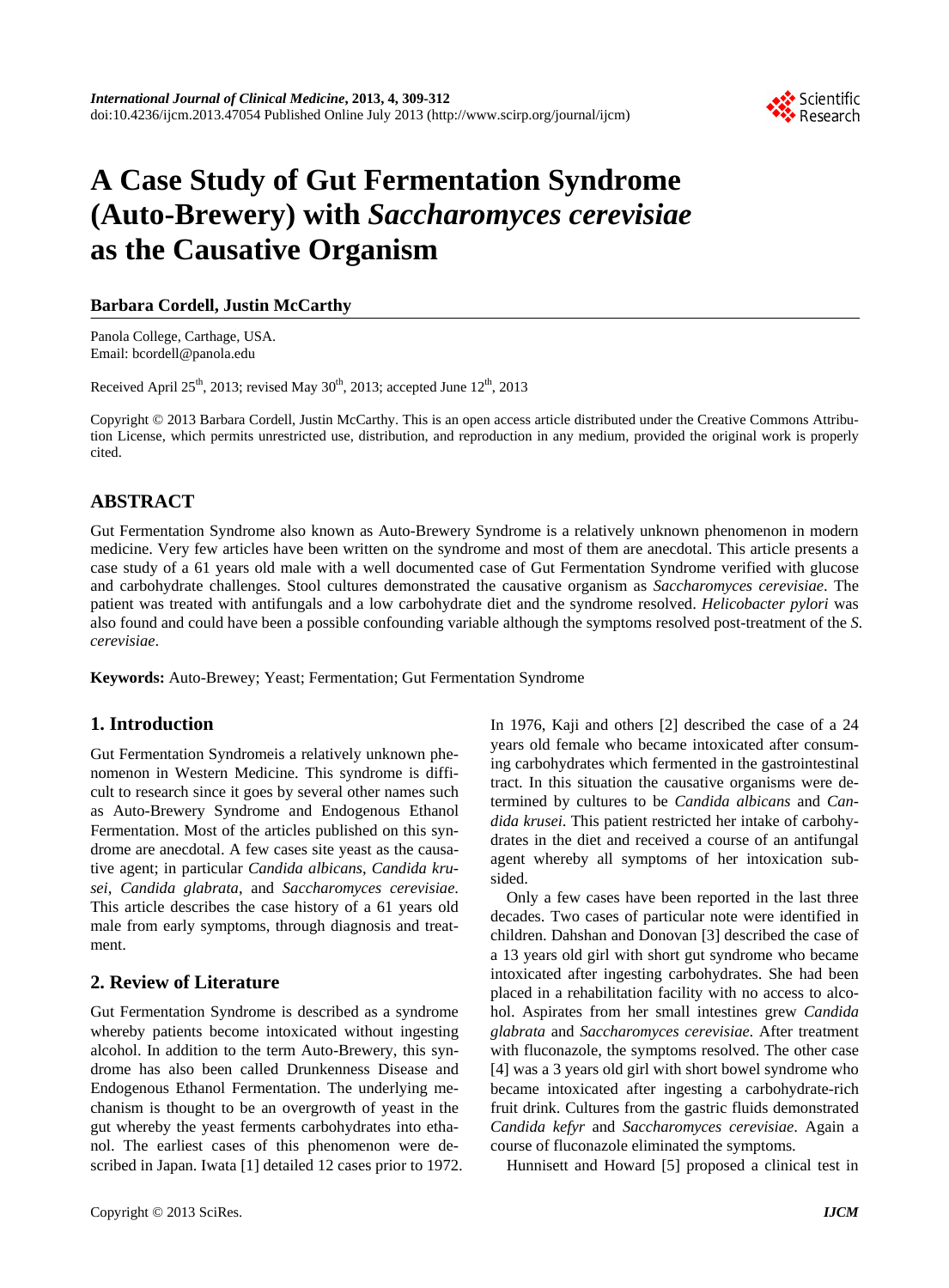1990 to test for dietary fermentation. Subjects suspected of gut fermentation syndrome were given a fasting glucose challenge of 5 Gm glucose orally. One gram of glucose was given in a hardened gelatin capsule to ensure passage into the duodenum. Blood glucose levels and blood ethanol levels were measured at 1 hour. Fasting blood alcohol levels were zero in nearly all subjects but 61% of the 510 subjects showed an increase in blood alcohol levels on the average of 2.5 mg/dl (range 1.0 - 7.0 mg/dl). This compared to near zero blood alcohol levels in the control group given the same challenge. Eaton [6] also summarized the phenomenon of gut fermentation with the above proposed diagnostic methods.

A study of 1557 residents of the United Arab Emirates [7] determined that fermentation of ethanol was "too low to have any forensic significance" (p. 149). However, it is important to note that the pooled maximum blood alcohol level was 3.52 mg/dl (0.035%) in males and 3.20 mg/dl (0.032%) in females. With zero tolerance of alcohol in the United Arab Emirates, there is no allowed legal limit.

More recently abnormal or unusual fermentation has been discussed in relation to high fiber diets [8], the use of ampicillin [9], and ingestion of prebiotic inulin [10]. Furthermore, Bivin and Heinen [11] conducted an experiment combining five infant food formulas and/or supplements with four common yeasts (*C. albicans*, *C. tropicalis*, *Torulopsisglabrata*, and *S. cerevisiae*) to measure ethanol production *in vitro*. All of the mixtures of yeast and carbohydrate produced ethanol with the *S. cerevisiae* preparations being the highest.

*Saccharomyces cerevisiae*, also known as brewer's yeast, has a very well known history and life cycle because of the brewing industry. More recently the entire genome of *S. cerevisiae* has been identified due to its important use in fermenting corn into ethanol for fuel consumption. Very little is known, however, about the role of *S. cerevisiae* in humans. In fact, *S. cerevisiae* has been described only recently as an "emerging infectious disease" [12,13]. *S. cerevisiae* has mostly been identified as a pathogen in critically ill patients who are immunocompromised [14,15] and in infants [16]. Not one single article could be found on an *S. cerevisiae* infection in an otherwise healthy, immuno-competent adult (Medline, 2011).

### **3. Case History**

A 61 years old male, presented in January of 2010 with at least a five-year history of unexplained intoxication. In 2004, after surgery for a broken foot, and subsequent treatment with antibiotics, he began to seem excessively intoxicated after only two beers, and on occasion he

would seem intoxicated without having been drinking. His wife, who is a nurse, began to document this phenomenon with a DOT approved alcohol breathalyzer. Often his blood alcohol percent was as high as 0.33 to 0.40. The legal limit for alcohol in the United States is 0.08 percent. They could find no correlation to these episodes other than scant ingestion of alcohol such as from a piece of gum with alcohol sugar or a candy with chocolate liqueur as an ingredient. The episodes were more frequent when a meal was missed, after exercise, or when alcohol had been ingested the night before.

The episodes of intoxication began to increase in severity and frequency over the ensuing years. In November of 2009, the subject was taken to the Emergency room on a day when he had not ingested alcohol. In the ER, his blood alcohol concentration was 371 (0.37%). He was admitted to the hospital for 24-hour observation and treated for severe alcohol intoxication. The physicians were not aware of any way that a person could be intoxicated without ingesting alcohol and therefore believed he must be a "closet drinker".

In January of 2010, the patient presented to a gastroenterology practice where he underwent a complete gastroenterology workup. The patient had a history of hypertension and hyperlipidemia. His blood pressure was being treated but was not well controlled. All other systems were negative. The patient denied taking any type of yeast as nutritional supplementation such as probiotics and denied previous gastrointestinal disorders or treatments. Initially, routine breath tests were conducted for lactose and fructose intolerance as well as hydrogen and all were negative. A glucose tolerance was performed and was also negative. An EGD (esophagogastroduodenoscopy) and colonoscopy were conducted and were negative, however, *Helicobacter pylori* was isolated from his stomach. Stool cultures were also conducted that were positive for rare budding yeast and *Saccharomyces cerevisiae*.

In April of 2010 the patient was admitted to the hospital for a 24-hour observation period. His belongings were inspected to insure he did not have alcohol with him and no visitors were allowed during the 24-hour period. A glucose challenge was administered along with a high carbohydrate diet with snacks throughout the day. Blood was drawn for blood alcohol concentration (BAC) levels at baseline and every 2 hours and glucose levels every four hours. Breathalyzer levels were supervised by Texas DPS (Department of Public Safety) officers. At one point during the afternoon, the patient's BAC rose to 120 mg/dl (0.12% per breathalyzer) in this controlled situation.

Unlike other case studies reported, fermentation in this case often occurred nearly 24 hours after the ingestion of sugar or alcohol.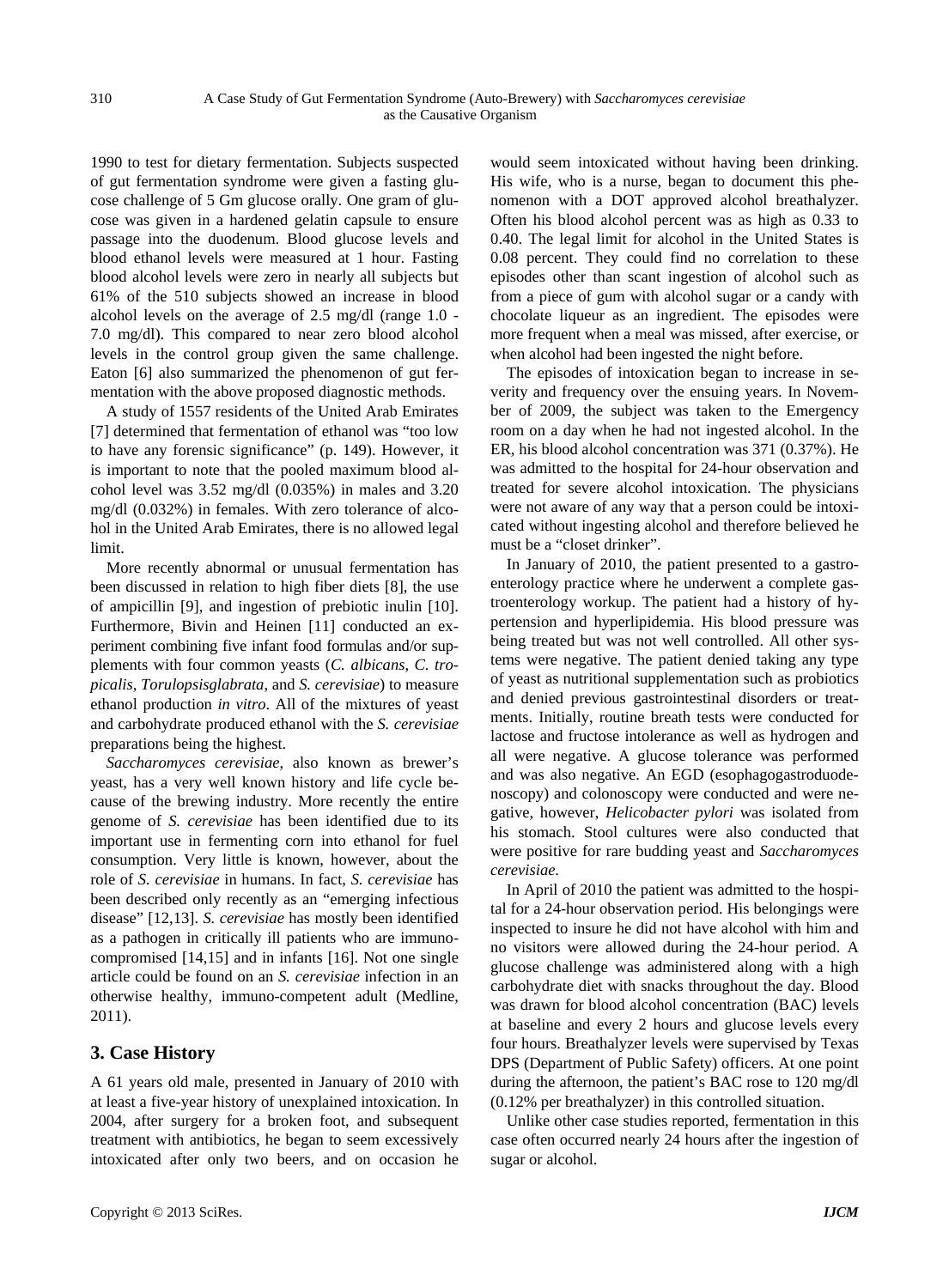# **4. Treatment**

The patient was given an oral course of fluconazole (Diflucan) 100 mg a day for three weeks followed by a three week course of Nystatin 500,000 IU 4 times a day. He also took daily Acidophilus tablets to re-colonize the gut. During this six week period, the patient followed a very strict no sugar, no carbohydrate diet and did not ingest alcohol in any form. His breath alcohol level was tested frequently throughout each day and was 0.00 from the time treatment began until 10 weeks later. Stool cultures were then repeated and returned negative. Finally, the patient was treated with a course of Tetracycline for the *H. pylori*.

## **5. Conclusion**

The authors believe this patient had Gut Fermentation Syndrome as documented informally by his wife and verified formally by the hospitalization glucose challenge and documentation of alcohol levels. The stool culture suggests that *Saccharomyces cerevisiae* was the causative agent and the fact that the stool cultures were negative for *S. cerevisiae* after treatment and the symptoms subsided at that time, supports this hypothesis. This is a rare syndrome but should be recognized because of the social implications such as loss of job, relationship difficulties, stigma, and even possible arrest and incarceration. It would behoove health care providers to listen more carefully to the intoxicated patient who denies ingesting alcohol. Gut Fermentation Syndrome warrants additional investigation to determine which organisms induce symptoms and what definitive tests should be conducted to confirm diagnosis. In addition, research would be important to determine how overgrowth occurs with *S. cerevisiae* when it is normally found as a commensal in the gut of humans.

#### **REFERENCES**

- [1] K. Iwata, "A Review of the Literature on Drunken Syndromes Due to Yeasts in the Gastrointestinal Tract," University of Tokyo Press, Tokyo, 1972, pp. 260-268.
- [2] H. Kaji, Y. Asanuma, H. Ide, N. Saito, M. Hisamura, M. Murao, T. Yoshida and K. Takahashi, "The Auto-Brewery Syndrome—The Repeated Attacks of Alcoholic Intoxication Due to the Overgrowth of Candida (Albicans) in the Gastrointestinal Tract," *Materia Medica Polona*, Vol. 4, No. 29, 1976, pp. 429-435.
- [3] A. Dahshan and K. Donovan, "Auto-Brewery Syndrome in a Child with Short Gut Syndrome: Case Report and Review of the Literature," *Journal of Pediatric Gastroenterology and Nutrition*, Vol. 33, No. 2, 2001, pp. 214- 215. [doi:10.1097/00005176-200108000-00024](http://dx.doi.org/10.1097/00005176-200108000-00024)
- [4] E. Jansson-Nettelbladt, S. Meurling, B. Petrini and J. Sjo-

lin, "Endogenous Ethanol Fermentation in a Child with Short Bowel Syndrome," *Acta Paediatrica*, Vol. 95, No. 4, 2006, pp. 502-504.

- [5] A. Hunnisett and J. Howard, "Gut Fermentation (or the 'Auto-Brewery') Syndrome: A New Clinical Test with Initial Observations and Discussion of Clinical and Biochemical Implications," *Journal of Nutritional Medicine*, Vol. 1, No. 1, 1990, pp. 33-39. [doi:10.3109/13590849009003132](http://dx.doi.org/10.3109/13590849009003132)
- [6] K. Eaton, "Gut Fermentation: A Reappraisal of an Old Clinical Condition with Diagnostic Tests and Management: Discussion Paper," *Journal of the Royal Society of Medicine*, Vol. 84, No. 11, 1991, pp. 669-671.
- [7] A. Al-Awadhi, I. Wasfi, F. Al-Reyami and Z. Al-Hatali, "Autobrewing Revisited: Endogenous Concentrations of Blood Ethanol in Residents of the United Arab Emirates," *Science and Justice*, Vol. 44, No. 3, 2004, pp. 149-152. [doi:10.1016/S1355-0306\(04\)71707-4](http://dx.doi.org/10.1016/S1355-0306(04)71707-4)
- [8] S. Fleming, D. Marthinsen and H. Kuhnlein, "Colonic Function and Fermentation in Men Consuming High Fiber Diets," *Journal of Nutrition*, Vol. 113, No. 12, 1983, pp. 2535-2544. http://jn.nutrition.org/content/113/12/2535.full.pdf+html? sid=ca1b1840-1887-4cc6-936d-1844793aa52c
- [9] S. Rao, C. Edwards, C. Austen, C. Bruce and N. Read, "Impaired Colonic Fermentation of Carbohydrate after Ampicillin," *Gastroenterology*, Vol. 94, No. 4, 1988, pp. 928-932.
- [10] J. Sauer, K. Richter and B. Pool-Zobel, "Products Formed during Fermentation of the Prebiotic Inulin with Human Gut Flora Enhance Expression of Biotransformation Genes in Human Primary Colon Cells," *British Journal of Nutrition*, Vol. 97, No. 5, 2007, pp. 928-938. [doi:10.1017/S0007114507666422](http://dx.doi.org/10.1017/S0007114507666422)
- [11] W. Bivin and B. Heinen, "Production of Ethanol from Infant Food Formulas by Common Yeasts," *Journal of Applied Bacteriology*, Vol. 58, No. 4, 1985, pp. 355-357. [doi:10.1111/j.1365-2672.1985.tb01473.x](http://dx.doi.org/10.1111/j.1365-2672.1985.tb01473.x)
- [12] A. Enache-Angoulvant and C. Hennequin, "Invasive *Saccharomyces* Infection: A Comprehensive Review," *Clinical Infectious Diseases*, Vol. 41, No. 11, 2005, pp. 1559 1568. [doi:10.1086/497832](http://dx.doi.org/10.1086/497832)
- [13] P. Munoz, E. Bouza, M. Cuenca-Estrella, J. Eiros, M. Perez, M. Sanchez-Somolinos, C. Rincon, J. Horta and T. Pelaez, "*Saccharomyces cerevisiae* Fungemia: An Emerging Infectious Disease," *Clinical Infectious Diseases*, Vol. 40, No. 11, 2005, pp. 1625-1634. [doi:10.1086/429916](http://dx.doi.org/10.1086/429916)
- [14] A. Riquelme, M. Calvo, A. Guzman, *et al*., "*Saccharomyces cerevisiae* Fungemia after *Saccharomyces boulardii* Treatment in Immunocompromised Patients," *Journal of Clinical Gastroenterology*, Vol. 36, No. 1, 2002, pp. 41-43. [doi:10.1097/00004836-200301000-00013](http://dx.doi.org/10.1097/00004836-200301000-00013)
- [15] W. Olver, S. James, A. Lennard, A. Galloway, T. Roberts, T. Boswell and N. Russell, "Nosocomial Transmission of *Saccharomyces cerevisiae* in Bone Marrow Transplant Patients," *Journal of Hospital Infection*, Vol. 52, No. 4, 2002, pp. 268-272. [doi:10.1053/jhin.2002.1314](http://dx.doi.org/10.1053/jhin.2002.1314)
- [16] J. Perapoch, A. Planes, A. Querol, V. Lopez, I. Martinez-